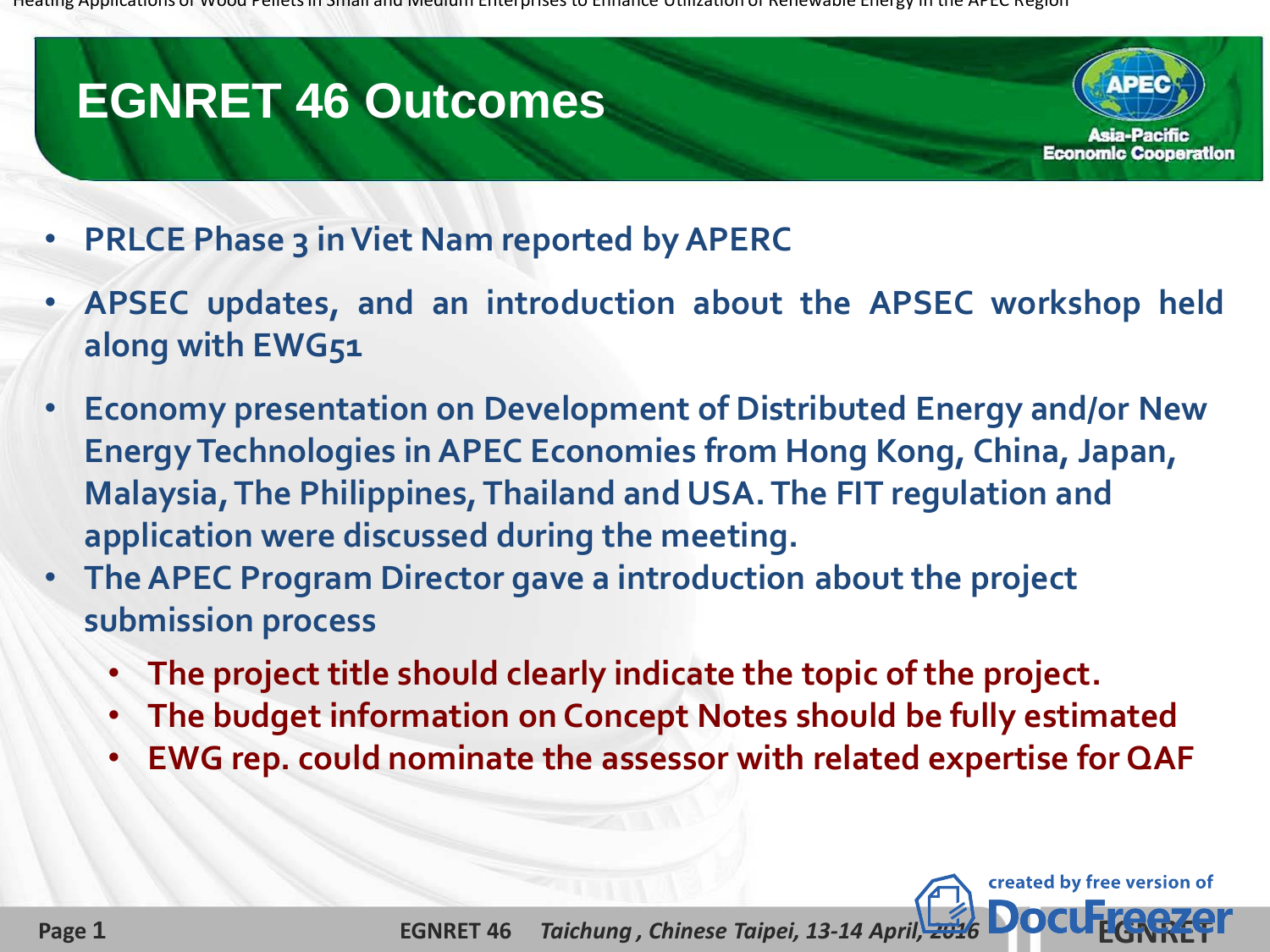## **EGNRET 46 Outcomes (cont.)**

Asia-Pacific **Economic Cooperation** 

created by free version of

- **2 Concept Notes were presented on the EGNRET 46.**
	- **Industrial Economy Analysis Based on Distributed Energy Internet Technology Innovation in APEC Region(China)**
		- **It is concluded that the concept notes will be modified according to the comments and back to EGNRET S**ecretariat
	- **Heating Applications of Wood Pellets in Small and Medium Enterprises to Enhance Utilization of Renewable Energy in the APEC Region(Chinese Taipei)**
		- **The CN is endorsed and sponsored by Thailand, The Philippines, and USA**
- **Work plan of APEC and IRENA**
	- **EGNRET has important role to develop the roadmap for achieving the Leaders' aspirational goal of doubling the share of renewables in APEC's energy mix**
	- **By reviewing the completed and ongoing work through the EWG and that by relevant international organizations, EGNRET can assess gap and priority areas.**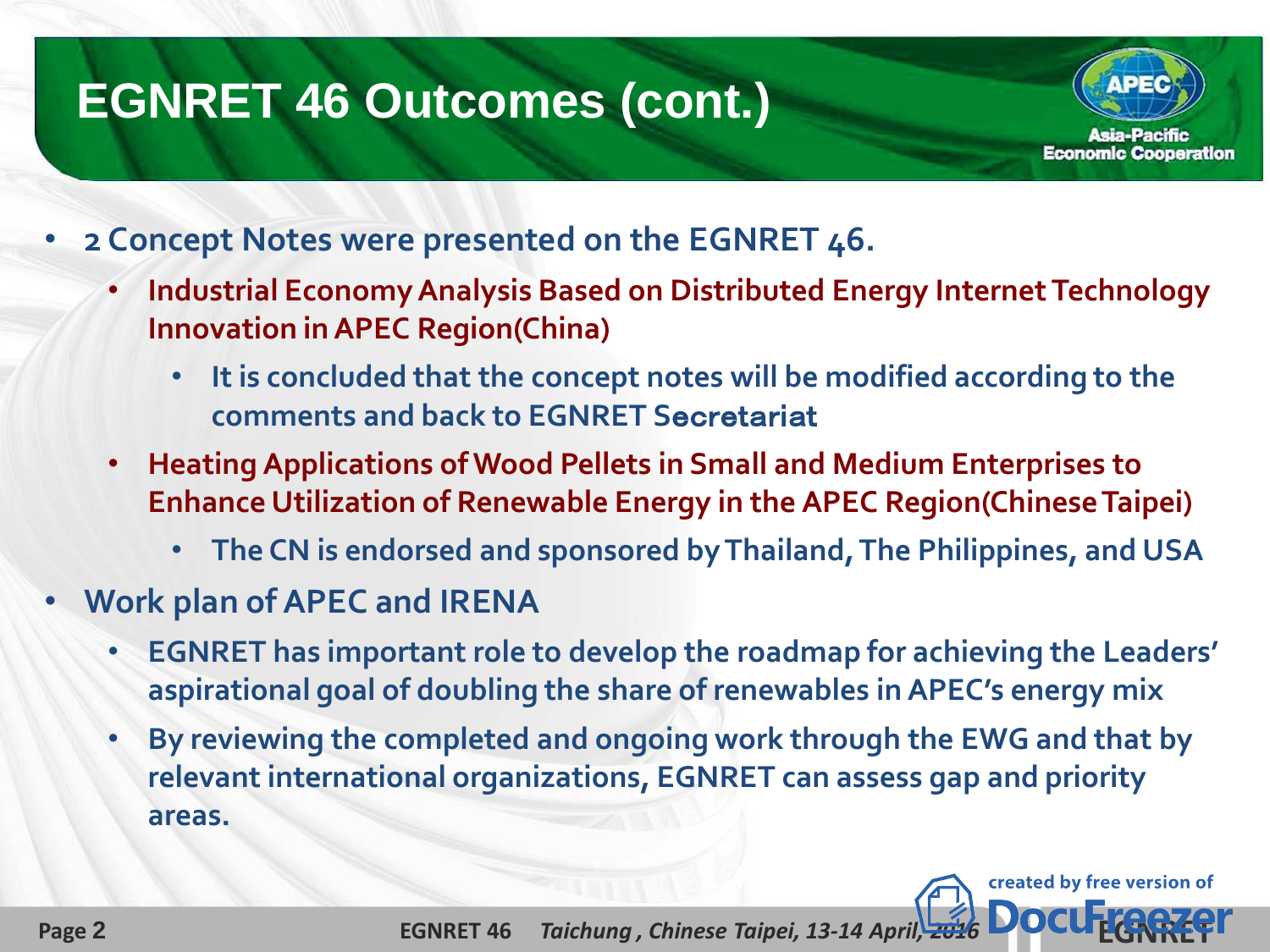#### **EGNRET 46 Outcomes – RE Doubling goal**

Economic Cooperation

created by free version of

**After the discussion, it is supported to have a RE initiative to approach the roadmap to the doubling goal**

**Chinese Taipei will propose a CN related to the roadmap and direction of "Fill the Gap to Reach the RE Doubling Goal"**

**The roadmap can help the members to build the idea and concept to propose CN toward the doubling goal.**

**Also, EGNRET is going to propose an Initiative: "Fill the Gap to Reach the RE Doubling Goal" in EMM13 in Viet Nam**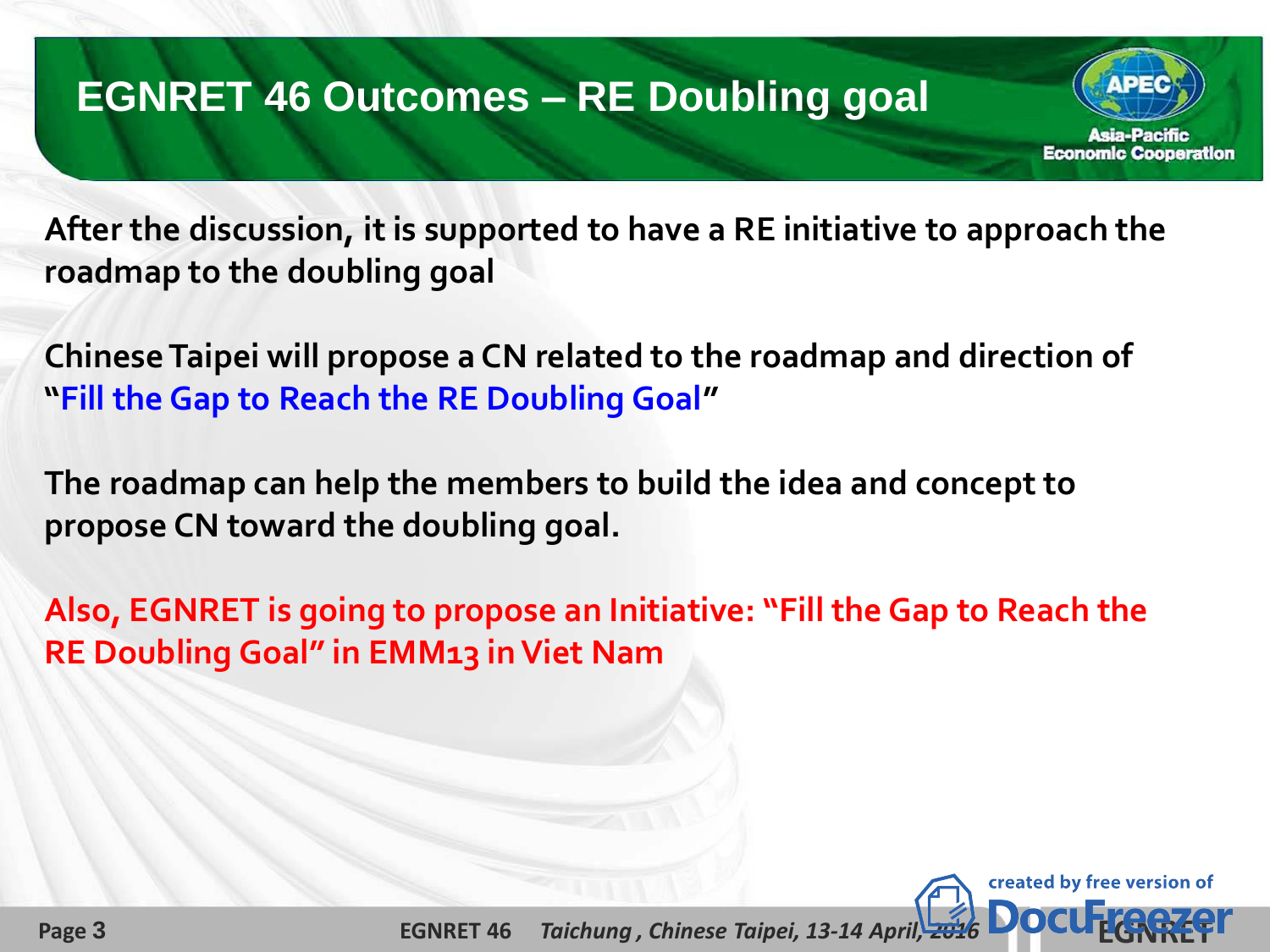#### **Future Actions for EGNRET**



created by free version of

#### **Filling the Gap to Reach the RE Doubling Goal**

- 1) An **initiative** would be proposed to develop a **roadmap** toward the doubling RE goal, collaborated with IRENA and other APEC sub-groups.
	- $\triangleright$  The strategy could be planned as the former EGNRET's **APEC 21st Century Renewable Energy Development Initiative developed in 2000**.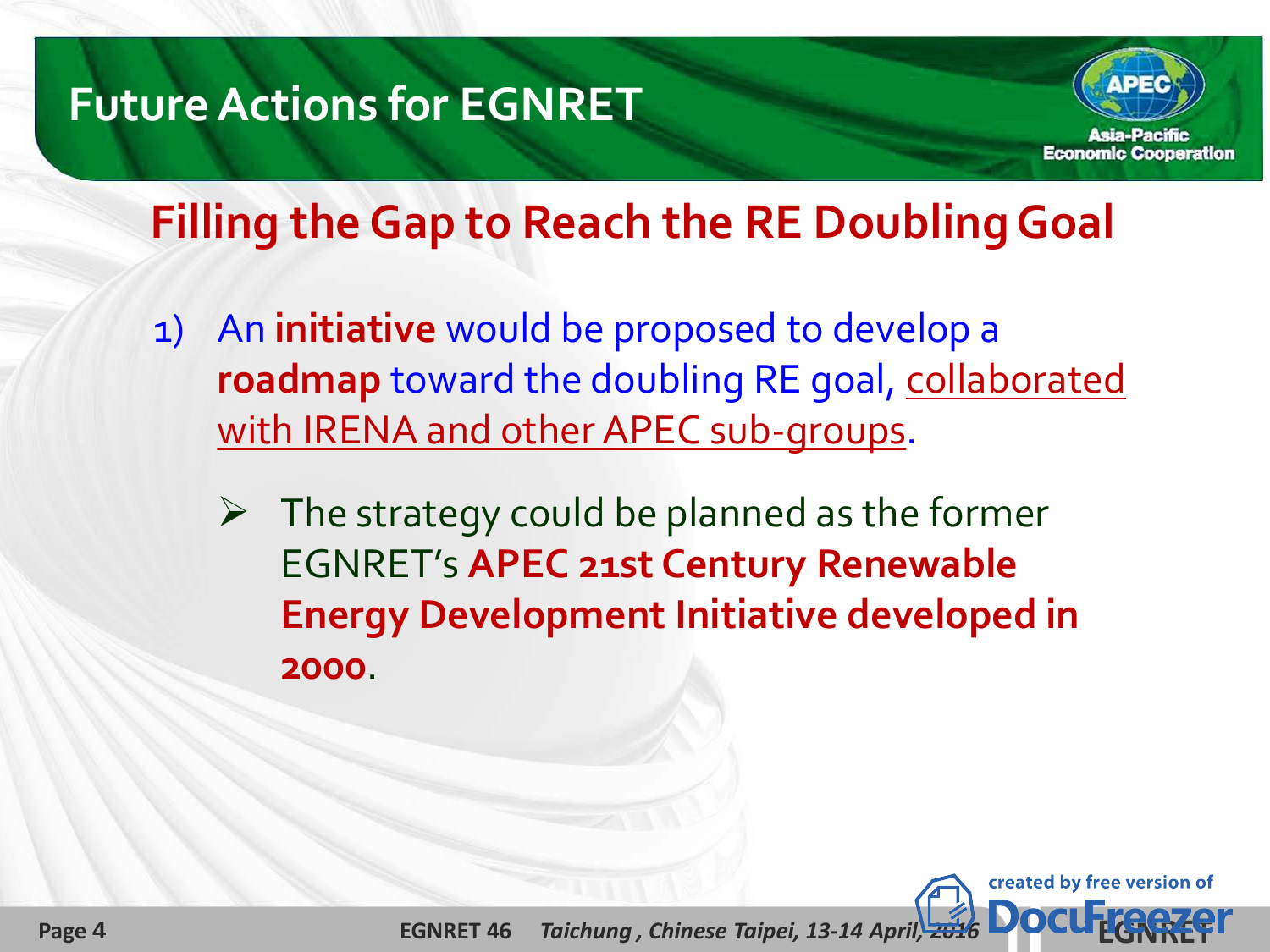#### **Future Actions for EGNRET**



#### **Filling the Gap to Reach the RE Doubling Goal**

2) The projects related to "Fill the Gap to Reach the RE Doubling Goal" should be proposed for preparing the **roadmap** toward RE doubling goal by 2030.

#### **RE Doubling Goal**